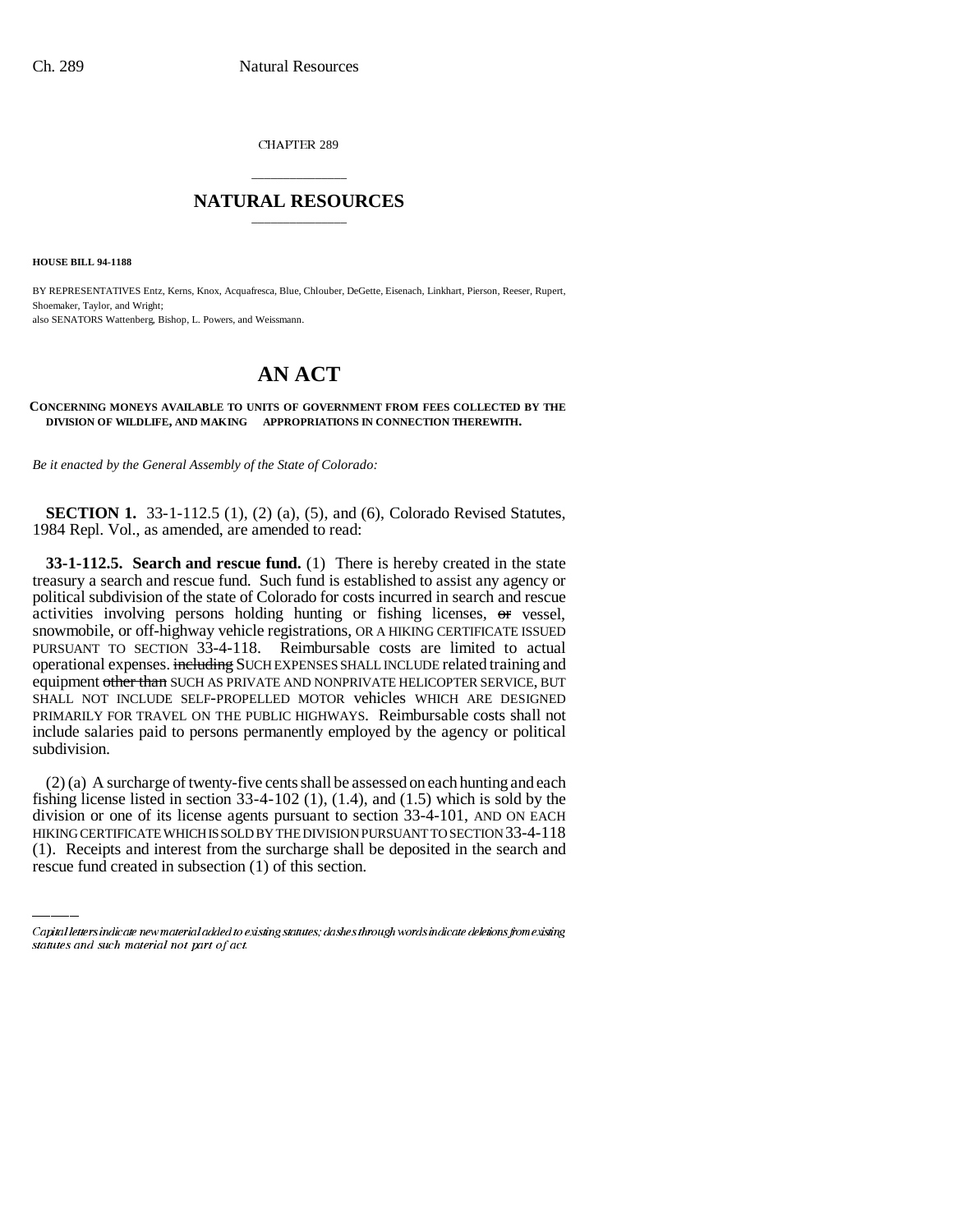Natural Resources Ch. 289

(5) The moneys in the search and rescue fund created in subsection (1) of this section shall be subject to annual appropriation by the general assembly for the direct and indirect costs of the administration of this section. Any balance in the search and rescue fund in excess of three hundred thousand dollars, which excess balance shall be calculated only after all approved claims and administrative costs have been paid, shall be transferred to the wildlife cash fund at the close of any fiscal year for the purpose of fisheries and wildlife enhancement activities.

(6) At the close of any fiscal year, all of the moneys remaining in the search and rescue fund and appropriated for search and rescue expenses, after all approved claims and administrative costs have been paid, shall be divided among those counties which have applied to the commission for year-end grants from the search and rescue fund. The division shall divide such moneys among the counties, first making payment for uncompensated searches and rescues of parents, siblings, spouses, children, or grandchildren of persons holding hunting or fishing licenses, or vessel, snowmobile, or off-highway vehicle registrations, OR A HIKING CERTIFICATE ISSUED PURSUANT TO SECTION 33-4-118, second making payment for search and rescue-related training and equipment, other than WHICH SHALL INCLUDE PRIVATE AND NONPRIVATE HELICOPTER SERVICE, BUT NOT SELF-PROPELLED MOTOR vehicles WHICH ARE DESIGNED PRIMARILY FOR TRAVEL ON THE PUBLIC HIGHWAYS, and third making payment for other uncompensated searches. The commission shall establish rules and regulations for applying for year-end grants from the moneys remaining in the search and rescue fund.

**SECTION 2.** Article 4 of title 33, Colorado Revised Statutes, 1984 Repl. Vol., as amended, is amended BY THE ADDITION OF A NEW SECTION to read:

**33-4-118. Hiking permits.** (1) THE DIVISION SHALL MAKE A HIKING CERTIFICATE AVAILABLE TO BACKPACKERS, HIKERS, MOUNTAIN AND TRAIL BIKERS, AND CROSS COUNTRY SKIERS, IN ACCORDANCE WITH THE PROVISIONS OF THIS SECTION. PERSONS WHO ENGAGE IN THE STATED ACTIVITIES ARE NOT REQUIRED TO PURCHASE THE CERTIFICATE BUT MAY DO SO, AT THEIR OPTION.

(2) THE HIKING CERTIFICATE SHALL COST SEVENTY-FIVE CENTS PLUS THE TWENTY-FIVE-CENT SURCHARGE AUTHORIZED IN SECTION 33-1-112.5, FOR A TOTAL COST OF ONE DOLLAR AND SHALL BE VALID FOR ONE YEAR FROM THE DATE OF PURCHASE. THE DIVISION IS ALSO AUTHORIZED TO ISSUE A MULTI-YEAR HIKING CERTIFICATE WHICH SHALL BE VALID FOR A PERIOD NOT TO EXCEED FIVE YEARS. SUCH MULTI-YEAR CERTIFICATE MAY BE OFFERED AT A REDUCED RATE TO REFLECT ADMINISTRATIVE COST SAVINGS. THE AMOUNT THE DIVISION COLLECTS FROM THE SALE OF HIKING CERTIFICATES SHALL BE TRANSMITTED TO THE STATE TREASURER WHO SHALL CREDIT SUCH AMOUNT AS FOLLOWS:

(a) THE TWENTY-FIVE-CENT SURCHARGE ON EACH CERTIFICATE THE DIVISION COLLECTS SHALL BE CREDITED TO THE SEARCH AND RESCUE FUND, CREATED IN SECTION 33-1-112.5;

(b) AN AMOUNT TO BE DETERMINED BY THE DIVISION SHALL BE CREDITED TO THE WILDLIFE CASH FUND, CREATED IN SECTION 33-1-112, TO HELP DEFRAY THE ADMINISTRATIVE COSTS ASSOCIATED WITH THE ESTABLISHMENT OF THE CERTIFICATE